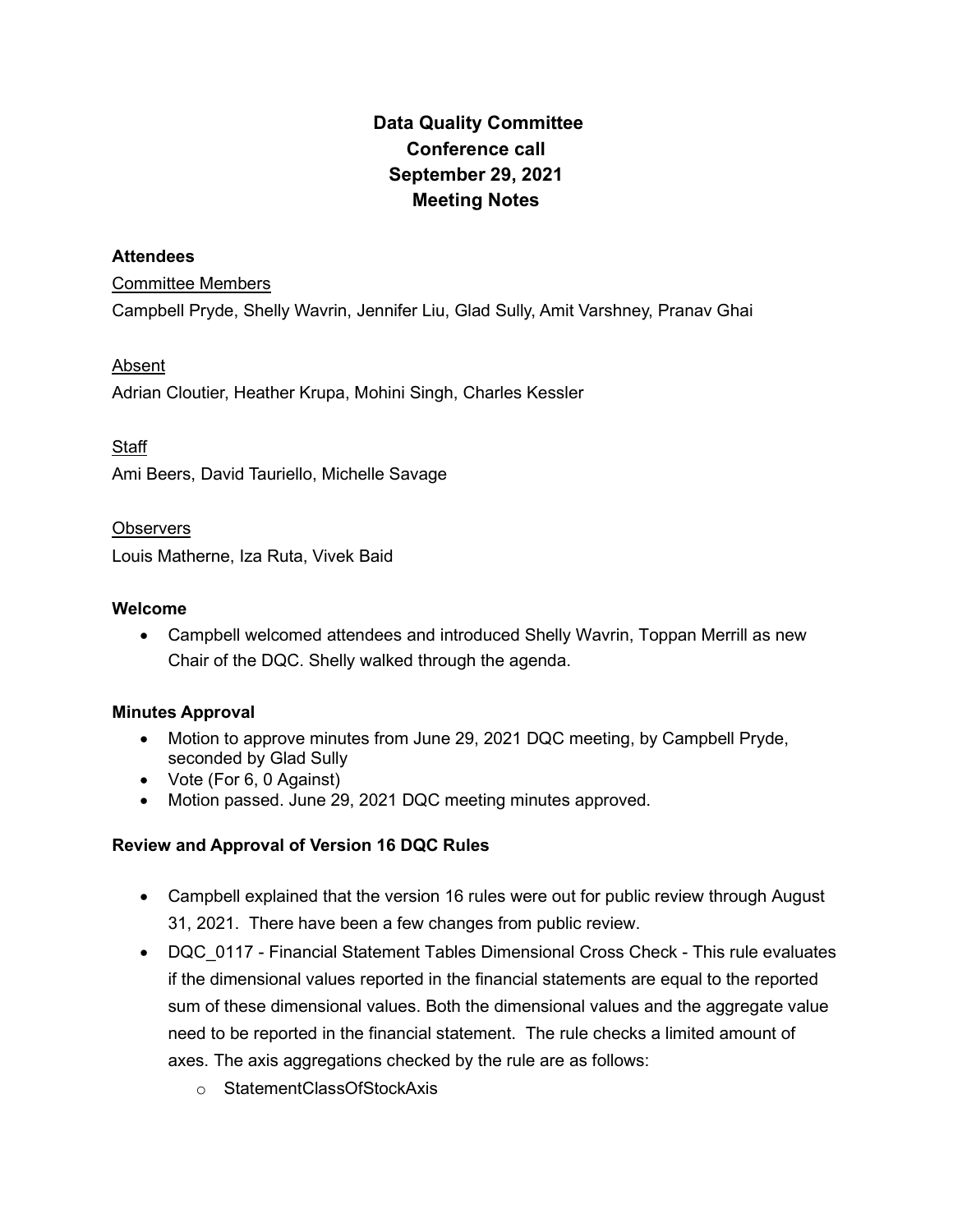- o ProductOrServiceAxis'
- o PropertyPlantAndEquipmentByTypeAxis
- o LongtermDebtTypeAxis
- o RelatedPartyTransactionsByRelatedPartyAxis
- o StatementBusinessSegmentsAxis
- o FinancialInstrumentAxis
- o LimitedPartnersCapitalAccountByClassAxis
- o PartnerTypeOfPartnersCapitalAccountAxis
- o FiniteLivedIntangibleAssetsByMajorClassAxis
- o InformationByCategoryOfDebtSecurityAxis

The rule was amended from public review version to exclude cases that conflicted with Figure 13b-1a of the FASB Revenue Recognition Guide. This related to excluding revenue from contract with customer line items. Due to use of inline XBRL, filers are not using a renderer to check filings and as a result, there are errors.

- DQC 0118 Financial Statement Tables Calculation Check of Required Context This rule evaluates each line in the financial statements representing an aggregation based on the elements defined in the calculation linkbase. If the sum of the child elements does not equal the value reported for the aggregation then an error is reported. The rule will only run for the period representing the required context. The rule was amended from the public review version to exclude cases that conflicted with Figure 13b-1a of the FASB Revenue Recognition Guide. This related to excluding revenue from contract with customer line items.
- DQC 0119 Income Before Tax Equity Method (NO CHANGE FROM PUBLIC REVIEW) This rule is intended to identify those cases where the company uses the element

IncomeLossFromContinuingOperationsBeforeIncomeTaxesMinorityInterestAndIncomeL ossFromEquityMethodInvestments in an inappropriate manner. This rule will increase consistency on income statements.

- DQC 0120 Incorrect Line Item Reference This rule is intended to identify those cases where the company uses an extensible list item that refers to a balance sheet line item that does not exist on the balance sheet. In the note disclosures, filers are required to report which balance sheet items financing and operating lease amounts appear. The rule checks that the values provided for the following extensible list items are legitimate balance sheet line items that appear in the calculation linkbase of the balance sheet:
	- o FinanceLeaseLiabilityCurrentStatementOfFinancialPositionExtensibleList
	- o FinanceLeaseLiabilityNoncurrentStatementOfFinancialPositionExtensibleList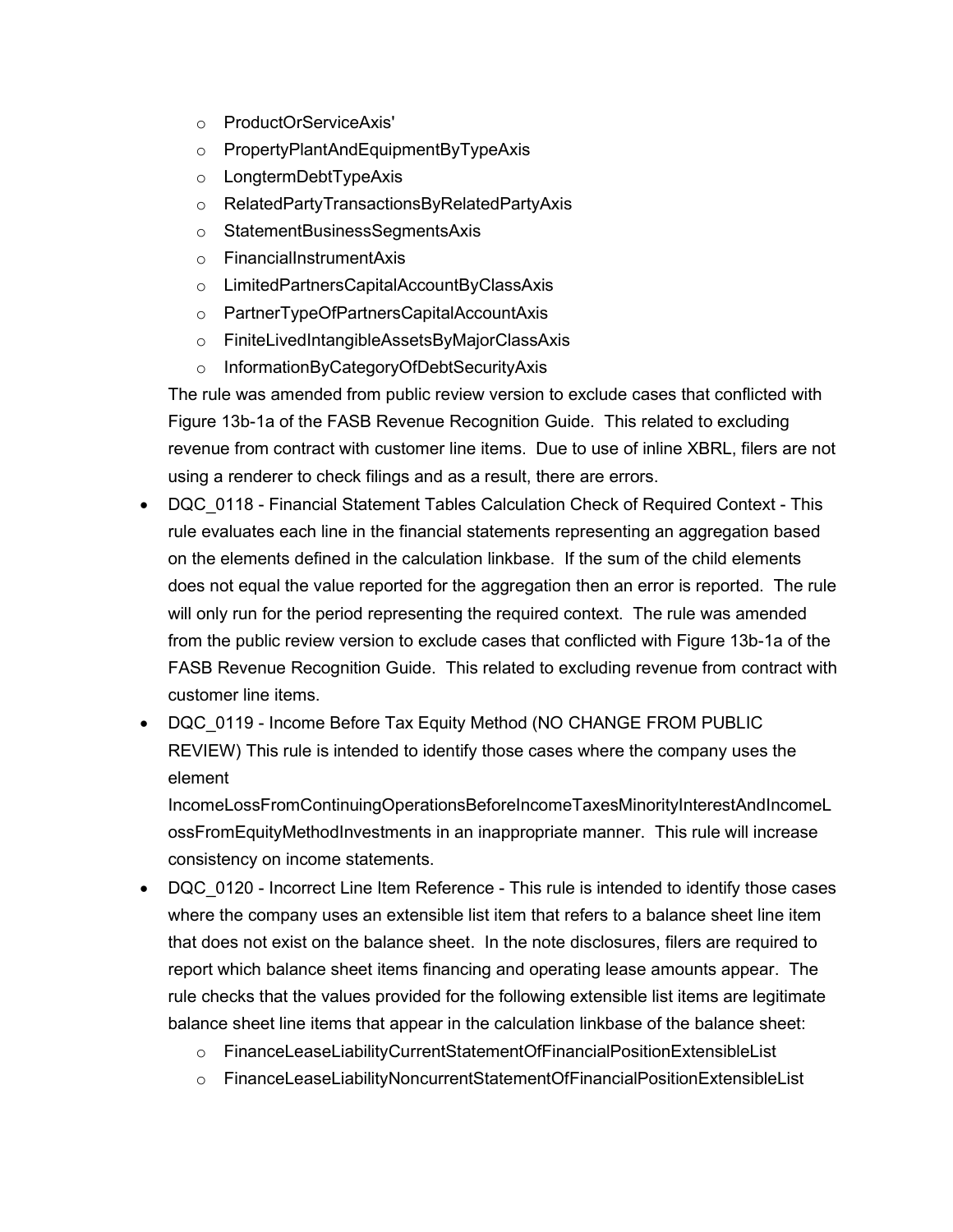- o FinanceLeaseRightOfUseAssetStatementOfFinancialPositionExtensibleList
- o OperatingLeaseLiabilityNoncurrentStatementOfFinancialPositionExtensibleList
- o OperatingLeaseLiabilityCurrentStatementOfFinancialPositionExtensibleList
- o OperatingLeaseRightOfUseAssetStatementOfFinancialPositionExtensibleList

The rule was updated from public review to include search for "statement of financial position" as well as "balance sheet".

There was a question as to whether the rule checks for amounts in the balance sheet. Campbell indicated that the rule does not check for this, but there should be a separate rule for this.

## Action item: Add to version 17 a rule to check the lease line item has sufficient balance to support the amount of the item with the extensible list.

- DQC 0121 Incorrect Transition Elements Used (NO CHANGE FROM PUBLIC REVIEW) This rule is intended to identify those cases where the company reports line items that have been transitioned because of changes in accounting standards. The rule identifies those elements that should no longer be used by the filer. The taxonomy includes updated elements that reflect the new accounting standards and they should be used. In many cases the filer is unaware that an element has been transitioned and continues to use it until such time as it is deprecated and can no longer be used. This rule helps identify these elements so that filers can replace the transition elements with elements that reflect current US-GAAP. This rule has a lot of errors.
- DQC 0122 Components of Equity on the Balance Sheet (NO CHANGE FROM PUBLIC REVIEW) This rule is intended to identify those cases where the company reports the components of equity or partners capital on the balance sheet. If one of these two dimensions are included as part of the balance sheet then the rule will return an error identifying the number of facts using the axis reported in the balance sheet.
	- o StatementEquityComponentsAxis
	- o PartnerCapitalComponentsAxis
- DQC 0123 Missing Components of Equity Axis (NO CHANGE FROM PUBLIC REVIEW) The rule identifies where a company has reported classes of stock but has not indicated if they are common or preferred or treasury components of equity. The rule identifies facts reported using one of the following line items using the class of stock axis without any other dimensions:
	- o StockholdersEquityIncludingPortionAttributableToNoncontrollingInterest or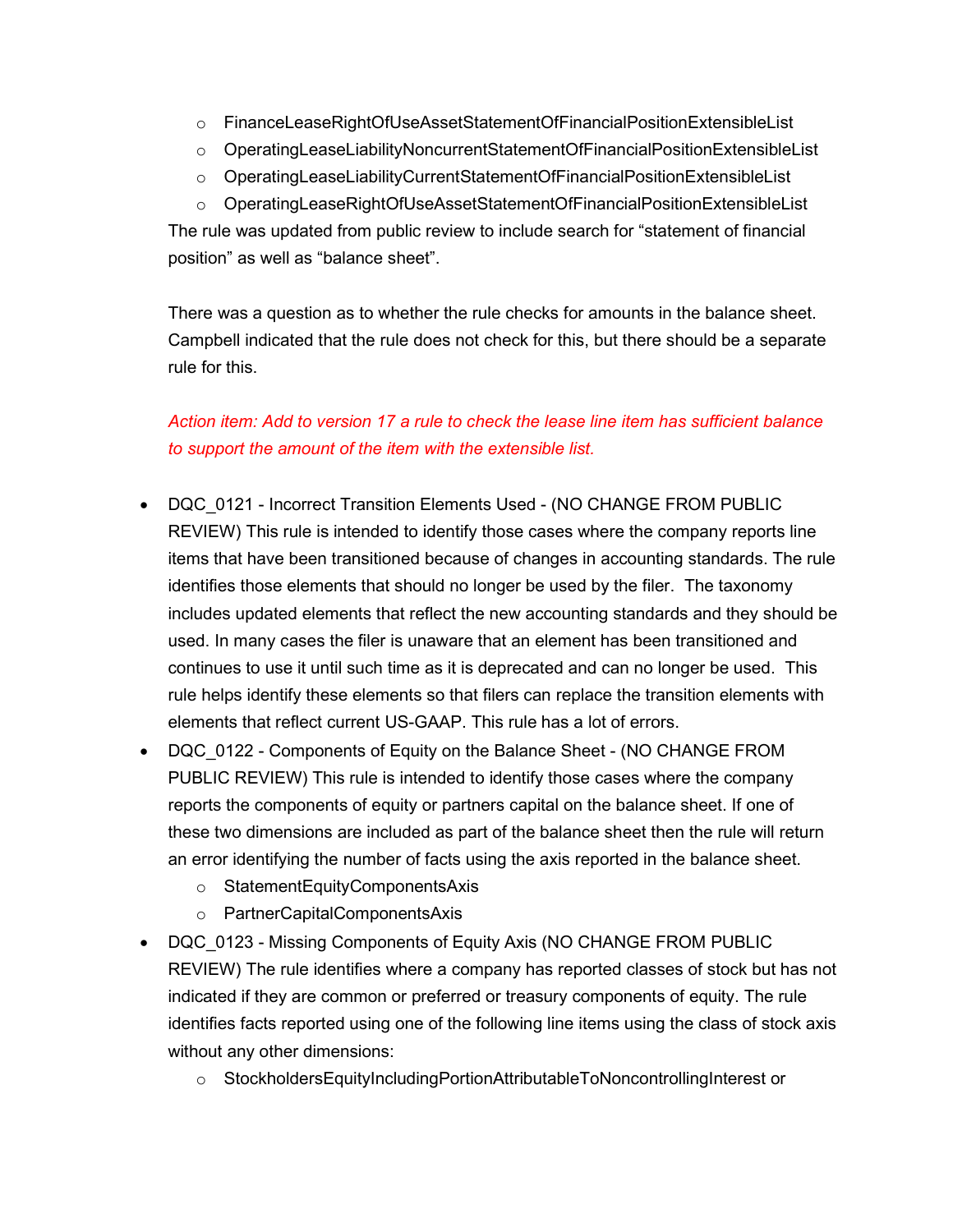- o StockholdersEquity
- DQC 0124 Breakdown of Lease Liabilities & Assets Across Financial Statement Lines Items (NO CHANGE FROM PUBLIC REVIEW) The rule flags an error when lease liabilities and assets are present but have not been included in the presentation linkbase of the financial statements. The intent of the rule is to allow filers to check that their filing is consistent with the FASB's XBRL implementation guide and US-GAAP. If the extensible list item or Balance Sheet Location Axis is not used then the rule will report an error.
- Campbell explained that Version 16 includes updates to existing (previously approved) rules.
	- $\circ$  DQC 0057 Cash Flow Opening and Closing Balances updated rule to restrict use of the following elements representing the opening and closing balances on the statement of cash flow:
		- CashAndCashEquivalentsAtCarryingValueIncludingDiscontinuedOperatio ns
		- CashAndCashEquivalentsAtCarryingValue
		- CashCashEquivalentsAndFederalFundsSold
		- Cash
		- CashEquivalentsAtCarryingValue
		- CashAndDueFromBank
	- $\circ$  DQC 0062 No Fact Value for Change in Cash updated rule to allow for extension elements where change in cash is split between discontinued and continuing operations
	- $\circ$  DQC 0065 Interest Paid Net (Operating) Not on Cash Flow updated rule to check for the occurrence of interest paid under the following additional abstract items:
		- SupplementalCashFlowElementsAbstract
		- NoncashInvestingAndFinancingItemsAbstract
		- AdditionalCashFlowElementsAndSupplementalCashFlowInformationAbstr act
		- CashFlowNoncashInvestingAndFinancingActivitiesDisclosureAbstract
	- $\circ$  DQC 0115 Fact Value Consistency Over Time (IFRS) updated rule to exclude the following elements:
		- **FinanceIncome**
		- **FinanceCosts**
		- MiscellaneousOtherOperatingIncome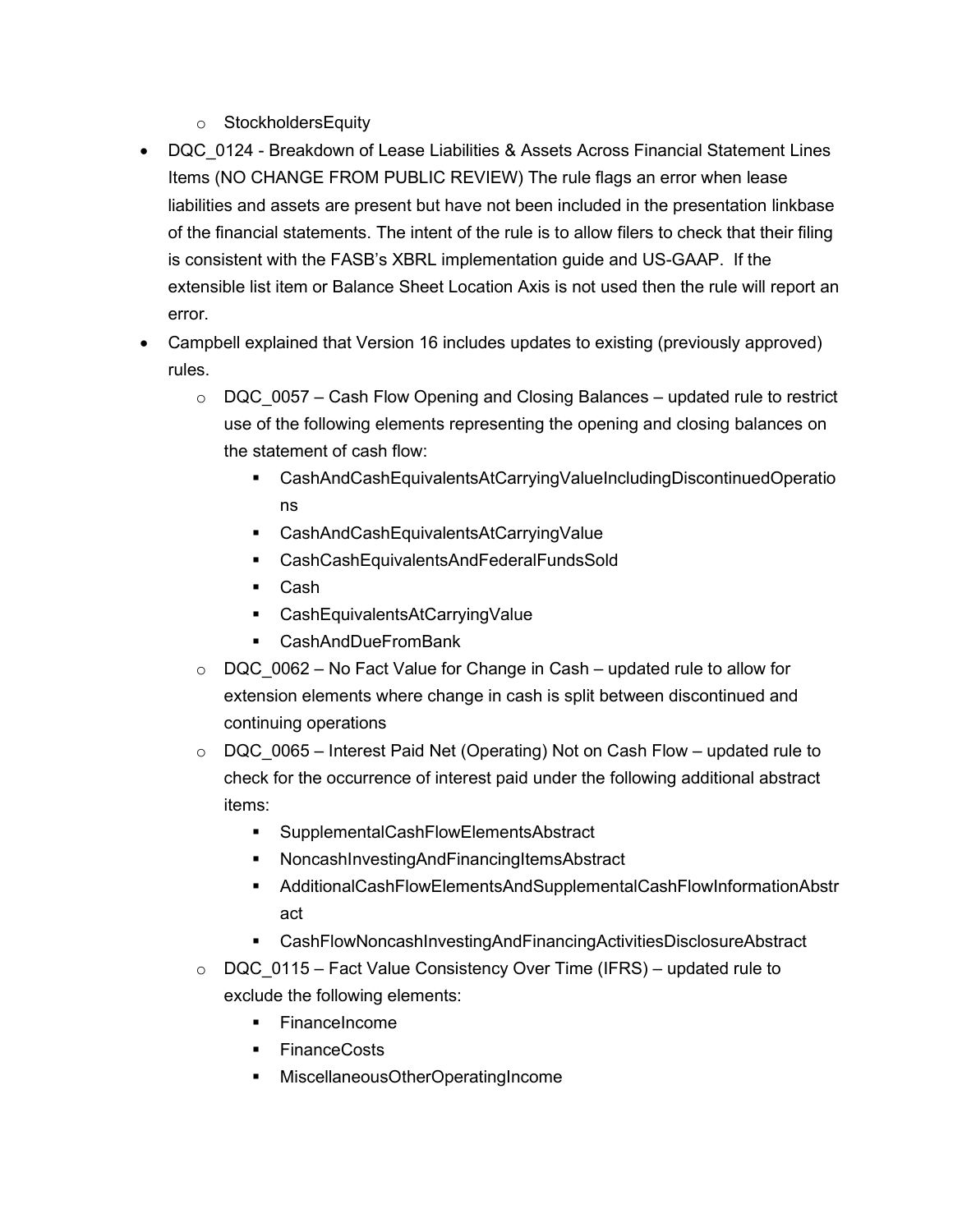- MiscellaneousOtherOperatingExpense
- **InvestmentIncome**
- InterestExpense
- InterestIncomeOnFinancialAssetsDesignatedAtFairValueThroughProfitOr Loss
- InterestExpenseOnFinancialLiabilitiesDesignatedAtFairValueThroughProf itOrLoss
- $\circ$  DQC 0116 Line Items Requiring the Asset Acquisition Updated rule to add the elements (see v.16 summary posted with meeting materials for list of elements).
- The effective date for version 16 is proposed for November 30, 2021.
- Motion to approve rules DQC\_0117, DQC\_0118, DQC\_0119, DQC\_0120, DQC\_0121, DQC\_0122, DQC\_0123, DQC\_0124, and update changes to rules DQC\_0057, DQC\_0062, DQC\_0065, DQC\_0115, DQC\_0116 effective November 30, 2021, by Campbell Pryde, seconded by Pranav Ghai
- Vote (For 6, 0 Against)
- Motion passed. DQC\_0117, DQC\_0118, DQC\_0119, DQC\_0120, DQC\_0121, DQC\_0122, DQC\_0123, DQC\_0124, and update changes to rules DQC\_0057, DQC\_0062, DQC\_0065, DQC\_0115, DQC\_0116 effective November 30, 2021 approved.

## Review of Version 17 Rules for Public Review

- Campbell explained that Version 17 currently includes 6 rules. Campbell stated that these rules are not ready to be approved for public review. The rules will be approved via email to be put out for public review on November 15, 2021. Campbell provided a summary of the rules:
	- DQC 0125 Lease Cost Cannot be Negative Lease costs can be negative in those cases where the lease is subleased to another party and the sublease income exceeds the lease cost. This rule identifies those cases where the lease cost is negative and no sublease Income is reported.
	- DQC 0126 FS Calculation Check with Non Dimensional Data This rule identifies those cases where the calculations defined for the face financial statements (Statement of Changes in Shareholders Equity is not covered) in the company provided calculation linkbase do not match the actual values reported. The rule works through every element in the statement and checks if it has any calculation children. If it does it takes the values of the children in the default and checks that they add to the parent value.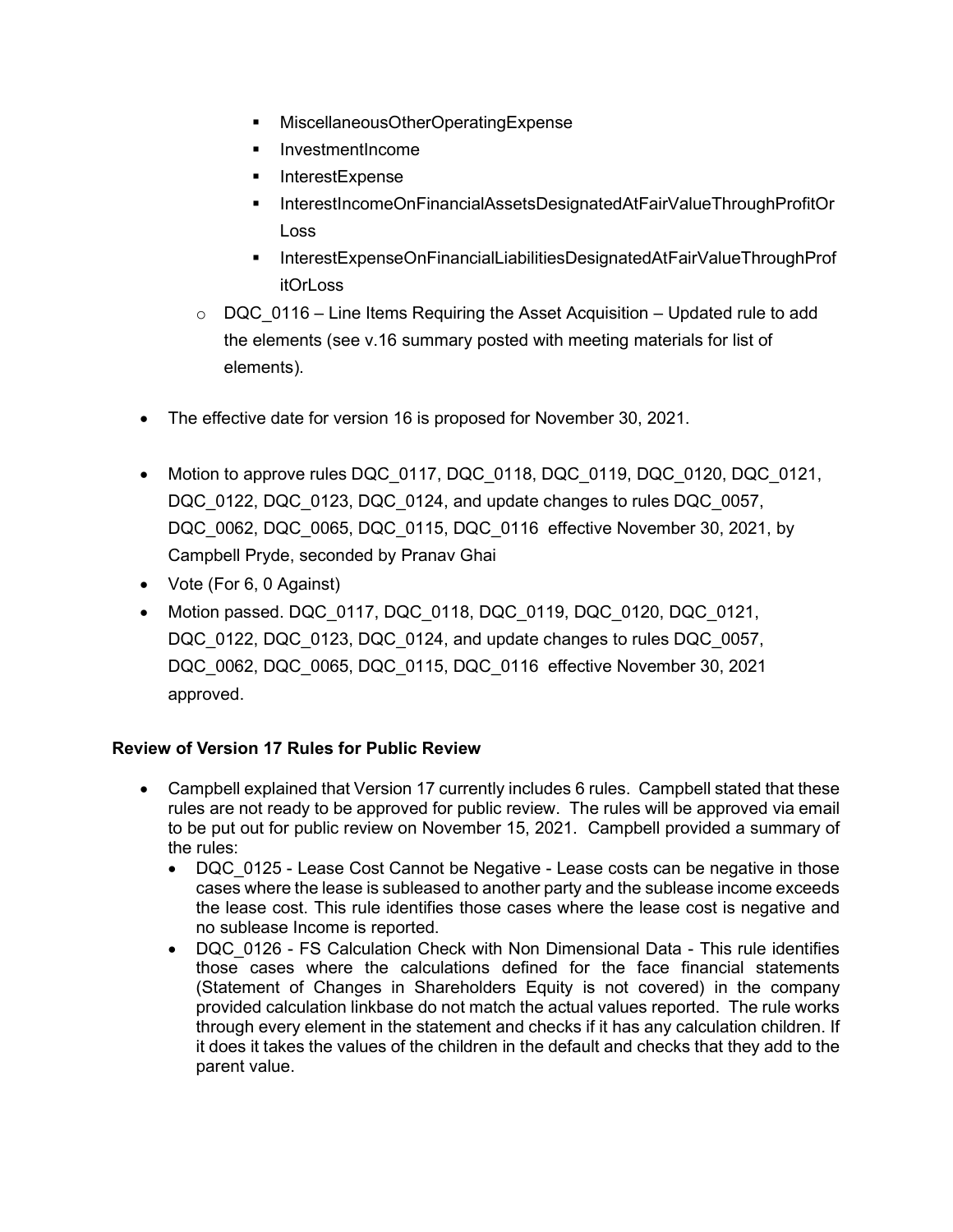- DQC 0127 Incorrect Dimensional Item Used on Financial Statements This rule identifies those cases where the dimensional structures defined for the face financial statements (Statement of Changes in Shareholders Equity is not covered) in the company provided definition linkbase do not match the actual values reported. The rule has 2 components to operate on financial statements with and without tables with dimensions. This applies to US GAAP and IFRS filings.
- DQC 0128 Dimensional Values Larger than the Default The rule identifies a list of dimensions that should not have negative values and determines if any of the dimensionalized monetary values are greater than the default value. This uses the same list of elements used by rule DQC 0015 for validating negative items. The rule only checks dimensionalized values that appear on the following axes:
	- US GAAP
		- o PropertyPlantAndEquipmentByTypeAxis,
		- o StatementClassOfStockAxis,
		- o LongtermDebtTypeAxis,
		- o srt:ProductOrServiceAxis,
		- o FiniteLivedIntangibleAssetsByMajorClassAxis,
		- o DebtInstrumentAxis
	- IFRS
		- o ClassesOfPropertyPlantAndEquipmentAxis,
		- o ClassesOfOrdinarySharesAxis,
		- o ProductsAndServicesAxis,
		- o ClassesOfIntangibleAssetsOtherThanGoodwillAxis,
		- o BorrowingsByNameAxis
- DQC 0129 Dimensional Equivalents IFRS This rule evaluates whether a fact expressed with no dimensions is equal to the same fact expressed in a table with dimensions. In addition, this rule determines if the dimensional value should be the inverse of the same value represented as a line item. This is equivalent to DQC\_011 for US GAAP filings.
- DQC 0130 Earnings Per Share Calculation IFRS This rule evaluates if the value reported for earnings per share metrics matches the value calculated from its components

#### Trends in filings

- Shelly presented three trends that the group have seen in actual the filings. Many of these issues are addressed in version 16 and 17 rules.
	- $\circ$  Transition elements many filers use line items that should no longer be used after adoption of new accounting standards. New elements have been added to the US GAAP taxonomy which are not being used correctly. Shelly provided an example a filer continuing to use transition elements after adoption of the new accounting standard.
	- $\circ$  Inconsistent dimensions many filers have dimensional values on the face financial that are not well behaved (not a breakdown of line items). Shelly provided an example of revenues reported on the income statement with different line items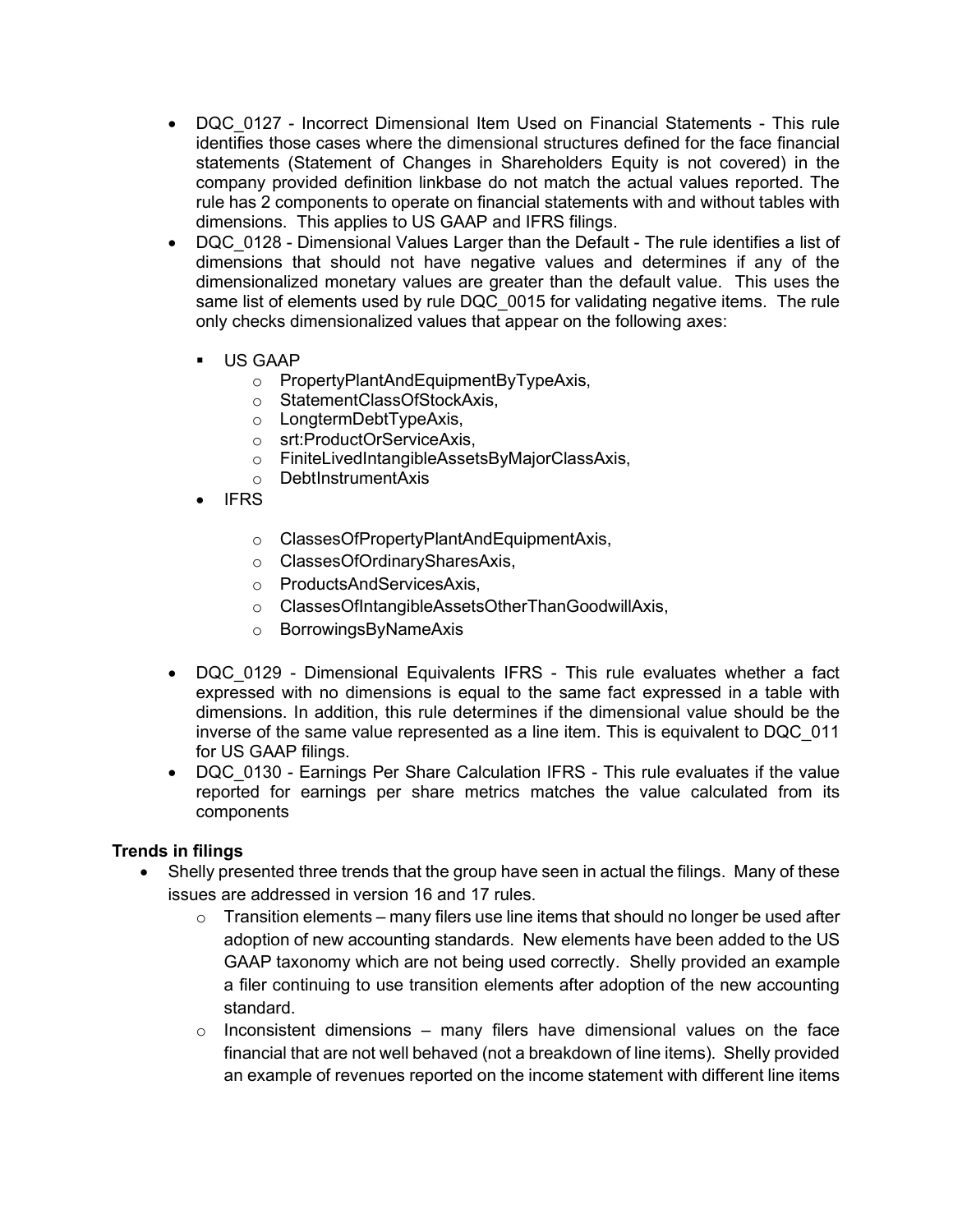used in the same dimension where the dimension default value was not equal to the dimensional breakdown (calculation inconsistency).. Shelly mentioned that a number of rules in version 16 are implemented to detect inconsistent dimensions.

- $\circ$  Inline filings lack of review of EDGAR renderer many filers have moved away from utilizing the renderer to review their filings. Some tagging errors are easy to capture when reviewing the XBRL rendering in the inline document. Shelly provided an example of a structural error due to lack of review. DQC rules in version 16 and 17 will help detect these structural errors.
- $\circ$  Campbell mentioned that the SEC is considering to phase out the EDGAR renderer. Therefore, the rules will address common error that would be detected using the renderer.
- Shelly presented the analysis of the DQC rules through Q2 2021. The analysis showed a 33% reduction for Q1 2020 to Q1 2021. However, errors for the second quarter 2021 increased by 6,800 errors from the first quarter of 2021. This primarily related to new IFRS rules which became effective in May 2021 (version 14). The top DQC errors included:
	- $\circ$  Axis with Inappropriate Members DQC 0104 (IFRS filings)
		- 2 filers made up 8,800 in errors for Q2. These filers used an inappropriate extension default domain member on the Consolidated and separate financial statements [axis]. The remaining errors under this rule are insignificant.
	- $\circ$  Axis with Inappropriate Members DQC 0001 (US GAAP filings)
		- Errors have reduced since the rule has been included in the DQCRT. The most common axes with errors include Statement of Business Segments [axis], Equity Components [axis], Range [axis] and Fair Value, Hierarchy [axis].
	- $\circ$  Negative Values DQC 0015 (US GAAP filings) and DQC 0080 (IFRS filings)
		- The errors from these rules have decreased over time. DQC\_0015 has been included in the 2020 DQC Rules taxonomy.
	- o Sibling Child Relationships DQC\_0081
		- There has been a significant decrease in errors for this rule (approximately 9,000 errors in Q1 2020 vs. 3,200 in Q2 2021). Common errors include:
			- Cost of Goods and Services Sold being presented as a child of Operating Expenses
			- Convertible Notes Payable, Current being presented as a sibling of Notes Payable, Current
	- o Financial Statements with No Associated Calculation DQC\_0099
		- The rule became effective January 2021 for US GAAP filers. Approximately 1,400 errors in Q1 and Q2 of 2021. Some common errors include no calculation for Preferred Stock Value, no calculation for Equity section due to dimensions, parenthetical values not tagged in the parenthetical link role.
		- DQC will continue to add language to rule messages